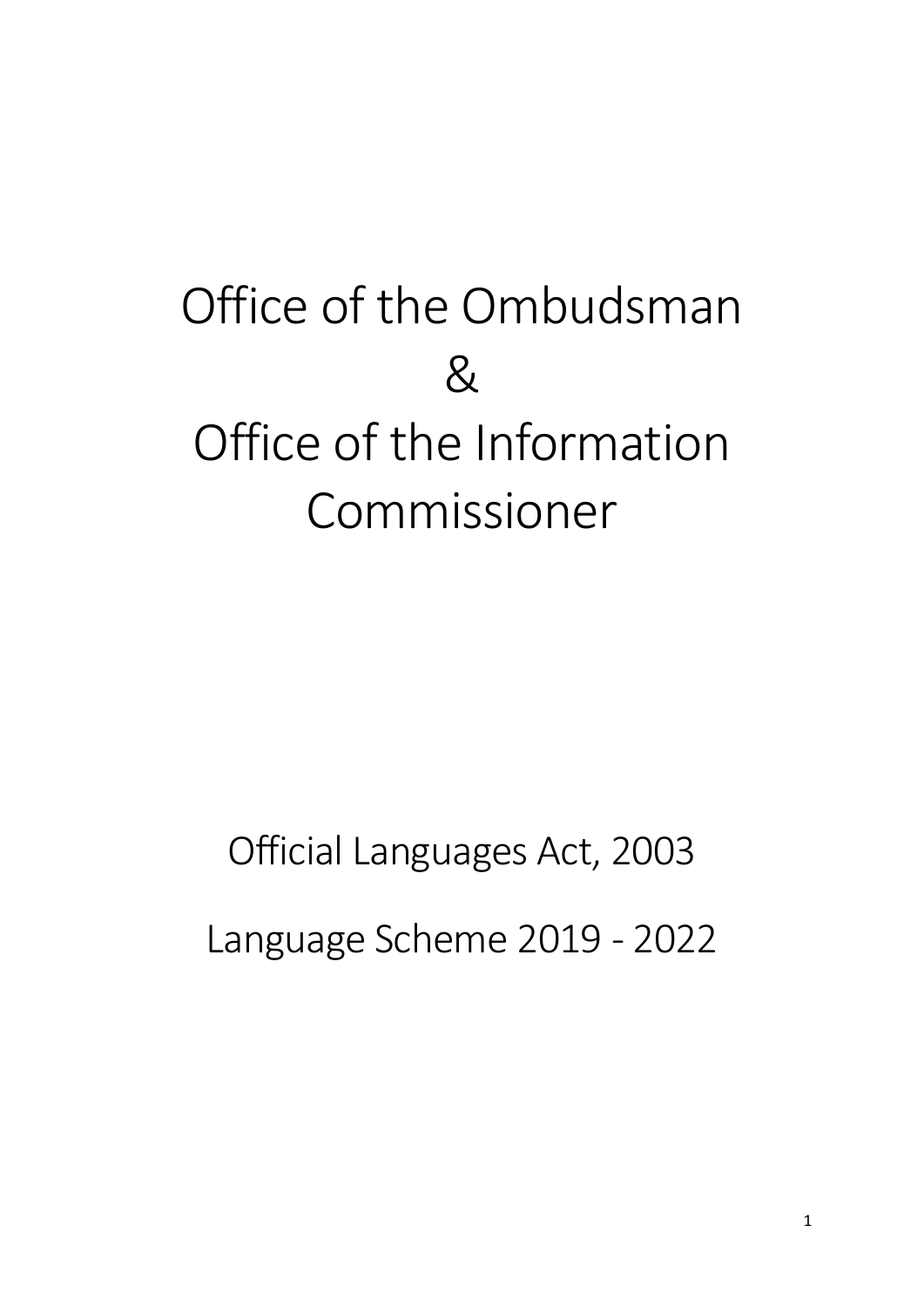| 1.5 Overview of the Office of the Ombudsman and the Office of the Information Commissioner |    |
|--------------------------------------------------------------------------------------------|----|
| 1.5.1                                                                                      |    |
| 1.5.2                                                                                      |    |
| 1.5.3                                                                                      |    |
|                                                                                            |    |
|                                                                                            |    |
|                                                                                            |    |
|                                                                                            |    |
|                                                                                            |    |
|                                                                                            |    |
|                                                                                            |    |
|                                                                                            |    |
|                                                                                            |    |
|                                                                                            |    |
|                                                                                            |    |
|                                                                                            |    |
|                                                                                            |    |
| 4.3.2 Face to face.                                                                        | 11 |
|                                                                                            |    |
|                                                                                            |    |
|                                                                                            |    |
|                                                                                            |    |
|                                                                                            |    |
|                                                                                            |    |
|                                                                                            |    |
|                                                                                            |    |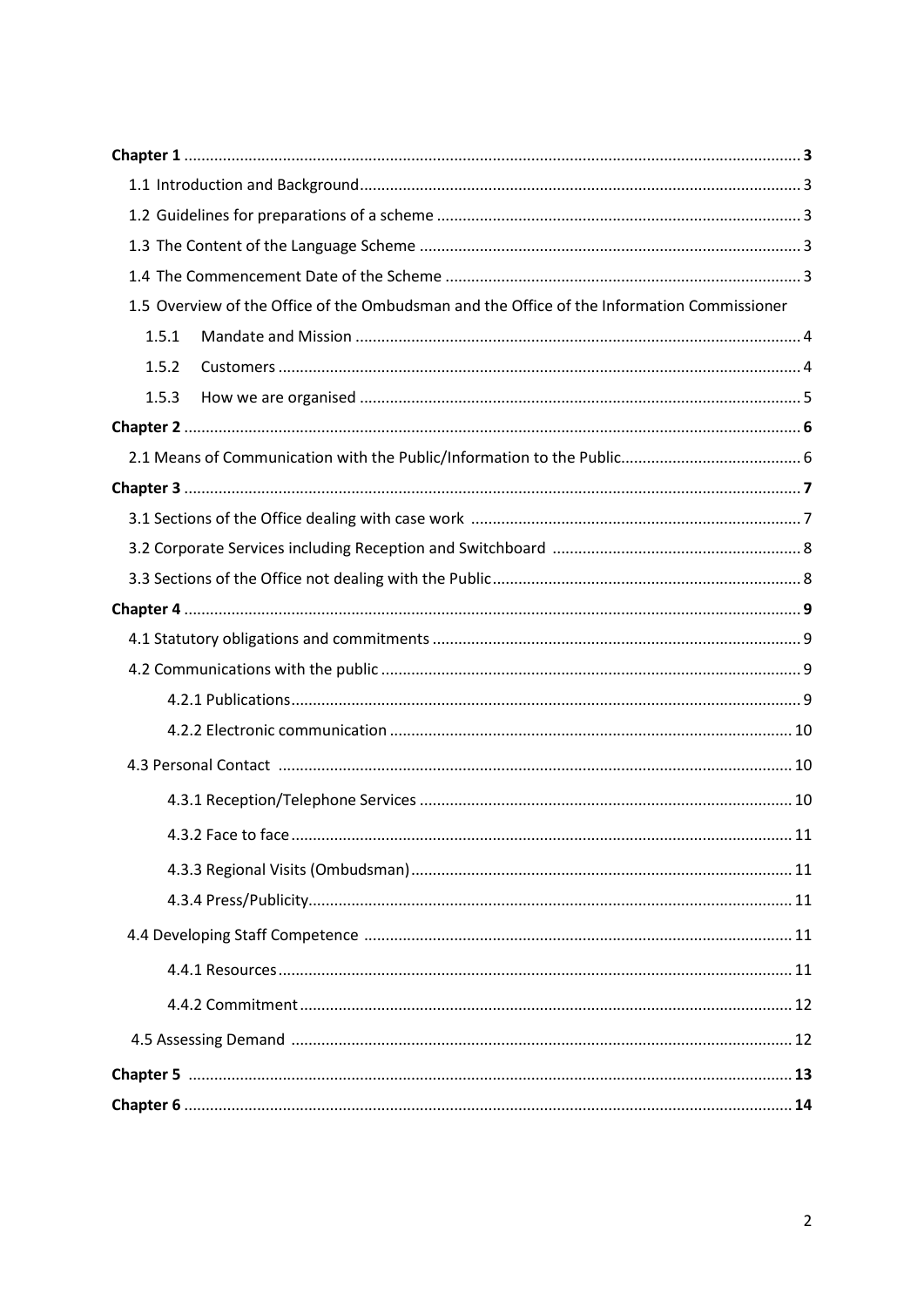### **1.1 Introduction and Background**

This scheme was prepared under section 15 of the Official Languages Act, 2003 (the Act) jointly by the Office of the Ombudsman and the Office of the Information Commissioner. References throughout this document to "the Office" or "the Organisation" should be understood as referring to both the Office of the Ombudsman and the Office of the Information Commissioner.

Section 11 of the Act provides for the preparation by public bodies of a statutory scheme detailing the services they will provide

- through the medium of Irish
- through the medium of Irish and English and
- through the medium of English

and the measures to be adopted to ensure that any service not provided by the public body through Irish will be so provided within an agreed timeframe. Section 15 of the Act provides for the review of existing schemes.

### **1.2 Guidelines for preparation of a scheme**

This scheme was drawn up in accordance with Guidelines under Section 12 of the Act prepared by the Minister for Arts, Heritage and the Gaeltacht.

The Office published notices under section 13 of the Act inviting interested parties to make submissions in relation to the preparation of the draft scheme and invited staff to comment also. One response was received.

The content of the scheme has been informed by the experience of the Office of the previous schemes, as well as views and suggestions put forward by the staff of the Office.

### **1.3 The Content of the Language Scheme**

This scheme aims to consolidate and build on the Office delivery of services in the Irish language. We aim to provide a high quality, easily accessible and efficient service to our customers. The provision of our services in the Irish language is undertaken in support of that objective.

The preparation of the scheme was overseen by the Management Team and responsibility for its monitoring and review will rest with the senior management within the organisation. The scheme will be operated in the context of the strategic priorities of the Office and the objectives of the Business Plans.

The Office will continue to implement a system of measuring the level of queries, complaints and requests to ensure that the services provided under the Scheme fully meet customer demand, in a planned and accessible way.

### **1.4 The Commencement Date of the Scheme**

This scheme has been confirmed by the Minister for Culture, Heritage and the Gaeltacht. It is commenced with effect from 08 April 2019 and will remain in force for a period of three years from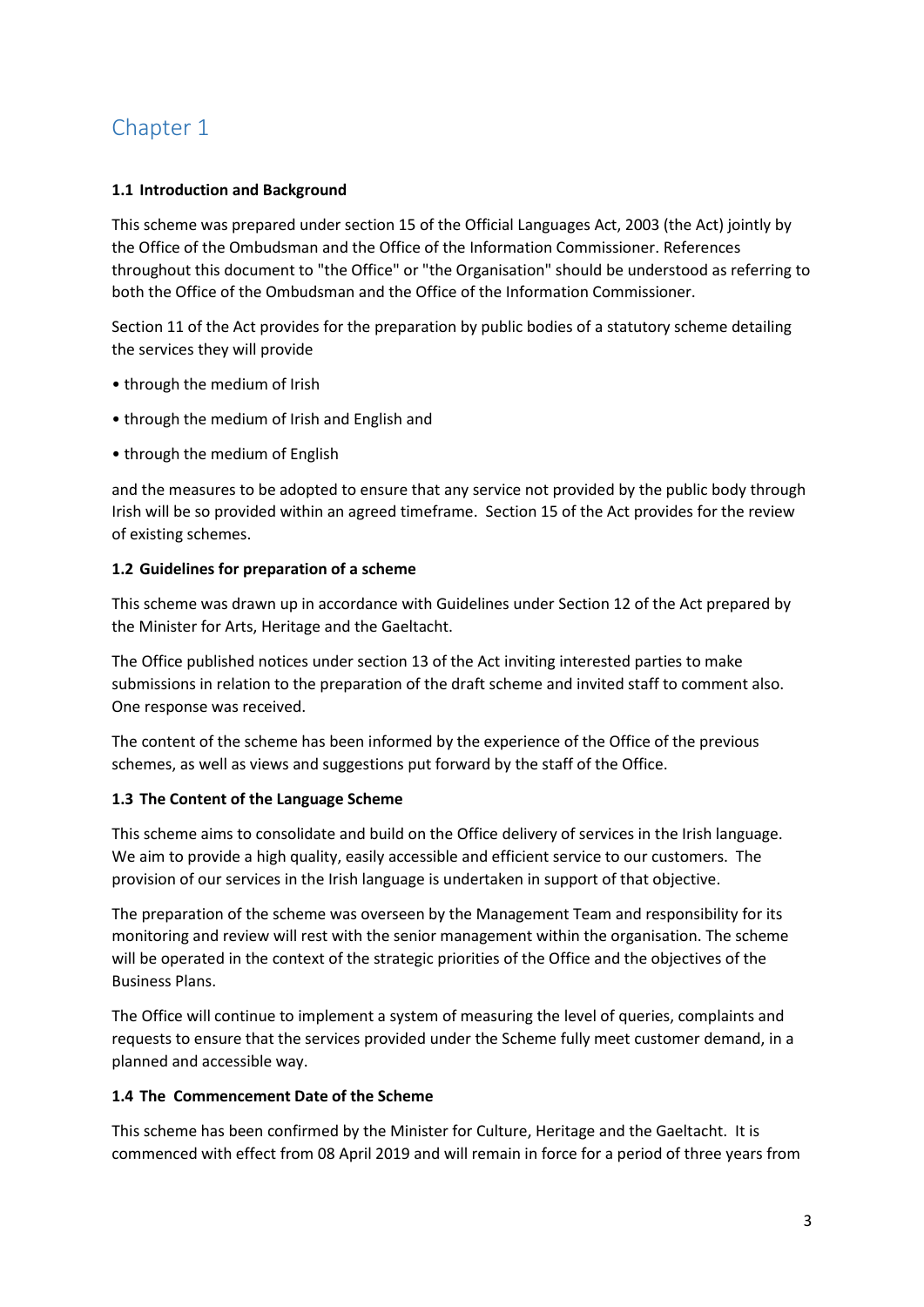this date or until a new scheme has been confirmed by the Minister pursuant to Section 15 of the Act, whichever is the latest.

### **1.5 Overview of the Office of the Ombudsman and the Office of the Information Commissioner**

### **1.5.1 Mandate and Mission**

The offices of the Ombudsman and the Information Commissioner deliver on separate statutory functions through a structure of shared resources. While the two functions are independent, they can both be considered as contributing to the improving standards in public administration and achieving a fair, open, accountable and effective public service.

The Office of the Ombudsman was established in 1984 under the Ombudsman Act, 1980 and the Office of the Information Commissioner in 1998, following the enactment of the Freedom of Information (FOI) Act, 1997 which was repealed in 2014 on the enactment of the FOI Act 2014. Both the Ombudsman and Information Commissioner are appointed by the President, following a resolution passed by the Oireachtas. The Commissioner also holds the Office of Commissioner for Environmental Information and is assisted by staff of the OIC in this work.

The two Offices have a budget of €9.94 million and a staff complement of 117.

The key functions of the Organisation may be summarised as follows:

• The Ombudsman's role is to examine complaints from members of the public who believe that they have been unfairly treated by certain public service providers.

• The Information Commissioner's role is to review Freedom of Information decisions and the Re-use of Public Sector Information decisions.

Our activities will always be driven by the casework generated by those who have complained to the Ombudsman or who have requested the Information Commissioner to review a particular decision. In addition to the conclusions and decisions arrived at in our casework, the Office also seeks to analyse the systemic causes that underlie those matters which members of the public bring to its attention and to develop best practice guidance for the benefit of public bodies.

### **1.5.2 Customers**

Any person who is a customer of a public service provider is a potential client of one or other of the two Offices as are the Government departments, local and regional authorities, health agencies, public and voluntary hospitals, public and private nursing homes, educational bodies, other state bodies and public service agencies. The FOI Act 2014 and the Ombudsman Amendment Act 2012 extended the number of public service providers within remit. There is demand for our services from individuals and representatives from a diverse range of ethnic backgrounds, reflecting the changing population and workforce composition of the country.

The Office seeks to support the Oireachtas in its scrutiny of administrative actions and in its legislative role and to contribute to debate in civil society by promoting, through the media where appropriate, awareness of issues and principles relevant to our work. Oireachtas Committees provide a formal channel of consultation and collaboration between the Oireachtas and the Ombudsman.

The Office of the Information Commissioner's customers include journalists as well as members of the public and staff of public bodies. That Office liaises with legal, academic and other practitioners with a particular interest in Freedom of Information (FOI) law.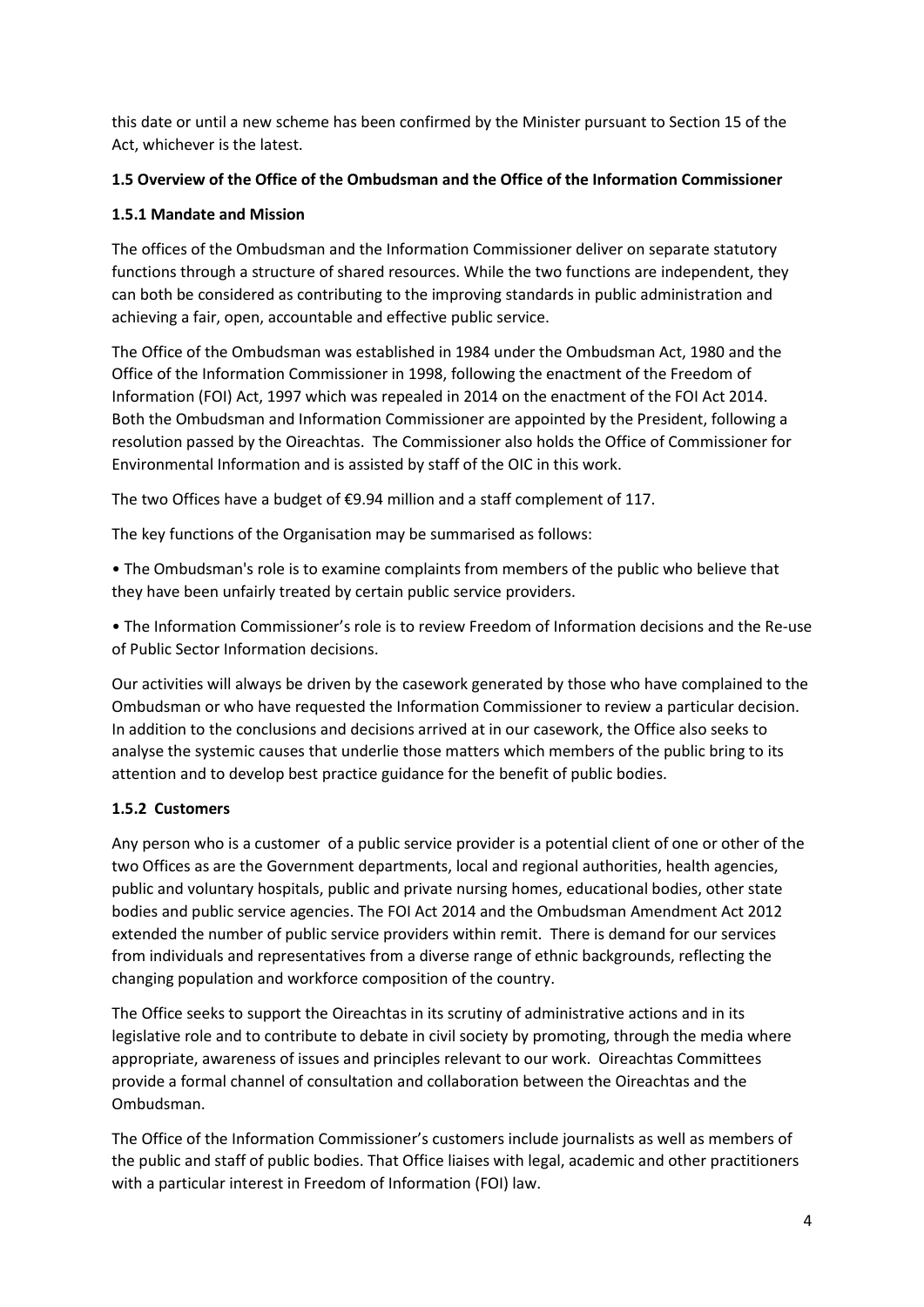### **1.5.3 How we are organised**

The functional areas of the Office comprise:

- Office of the Ombudsman Early Resolutions, Assessment and Examination Units
- Office of the Information Commissioner Assessment, Investigation and Support Units
- Corporate Services Finance, Personnel, Reception, Training, IT
- Legal
- Quality, Stakeholder Engagement & Communication Public Relations, Publications & Quality Audit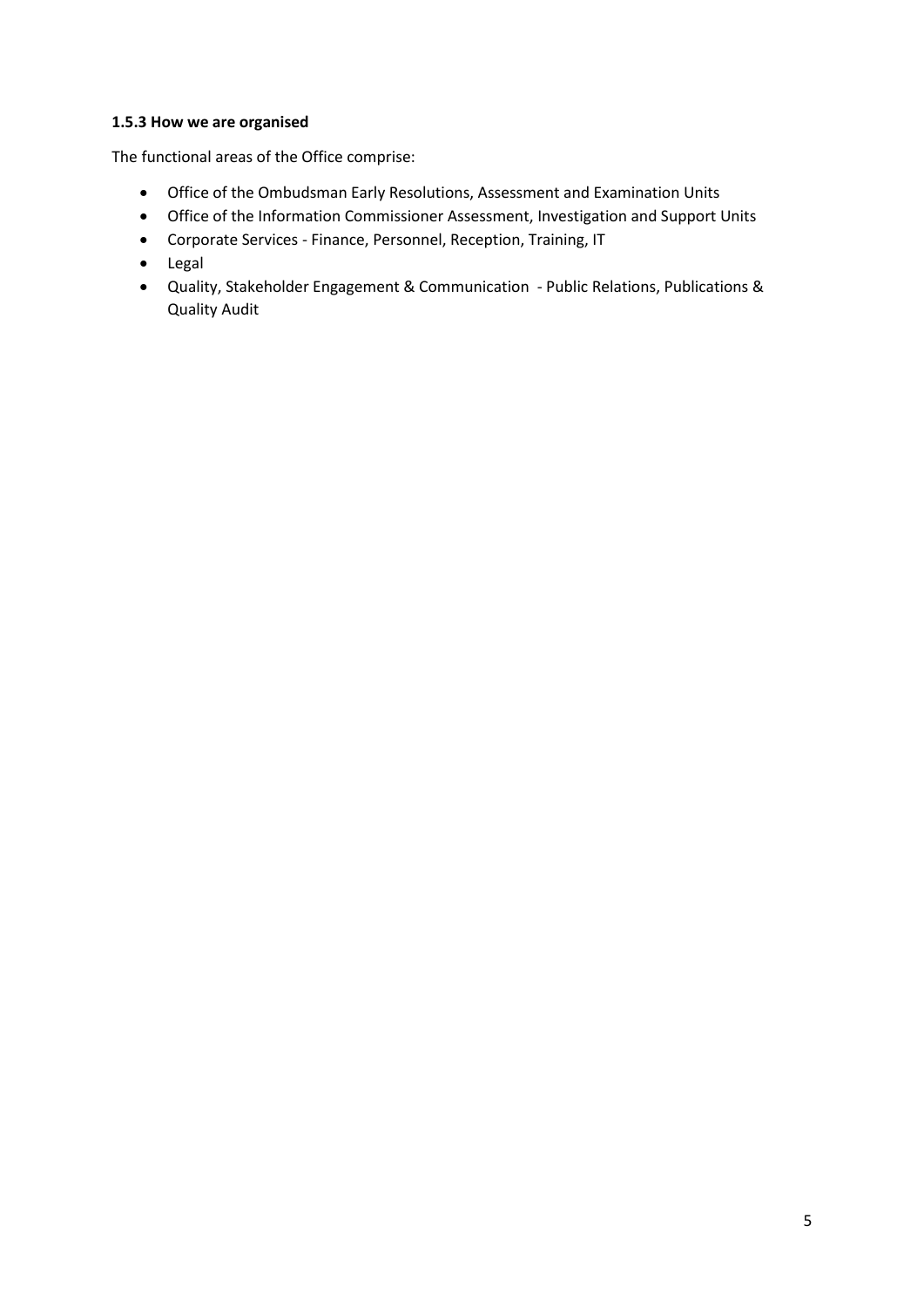### **Provision of Services**

This chapter sets out the communication structures common to the Ombudsman and the Information Commissioner.

### **2.1 Means of Communication with the Public / Information to the Public**

The Office communicates with the general public through:

- Websites
- Ombudsman Casebooks for public bodies
- Information Leaflets
- Publications (Annual Reports, Investigation Reports, Special Reports, Commentary Reports, Implementation Reports)
- Press Releases
- Twitter (Ombudsman)
- Regional visits and visits to Citizens Information Centres
- Speeches and presentations to conferences by the Ombudsman/Information Commissioner
- Articles for newspapers and magazines
- Presentations by staff to community organisations and public service providers
- Media Interviews

Some, but not all, of these are currently provided in both Irish and English. The Annual Reports and the accompanying press releases are fully bilingual. Irish versions of information leaflets and some of the reports are also available in electronic and hardcopy formats.

Speeches and presentations by the Ombudsman/Information Commissioner or by staff of the Office are made available in the language in which they are delivered.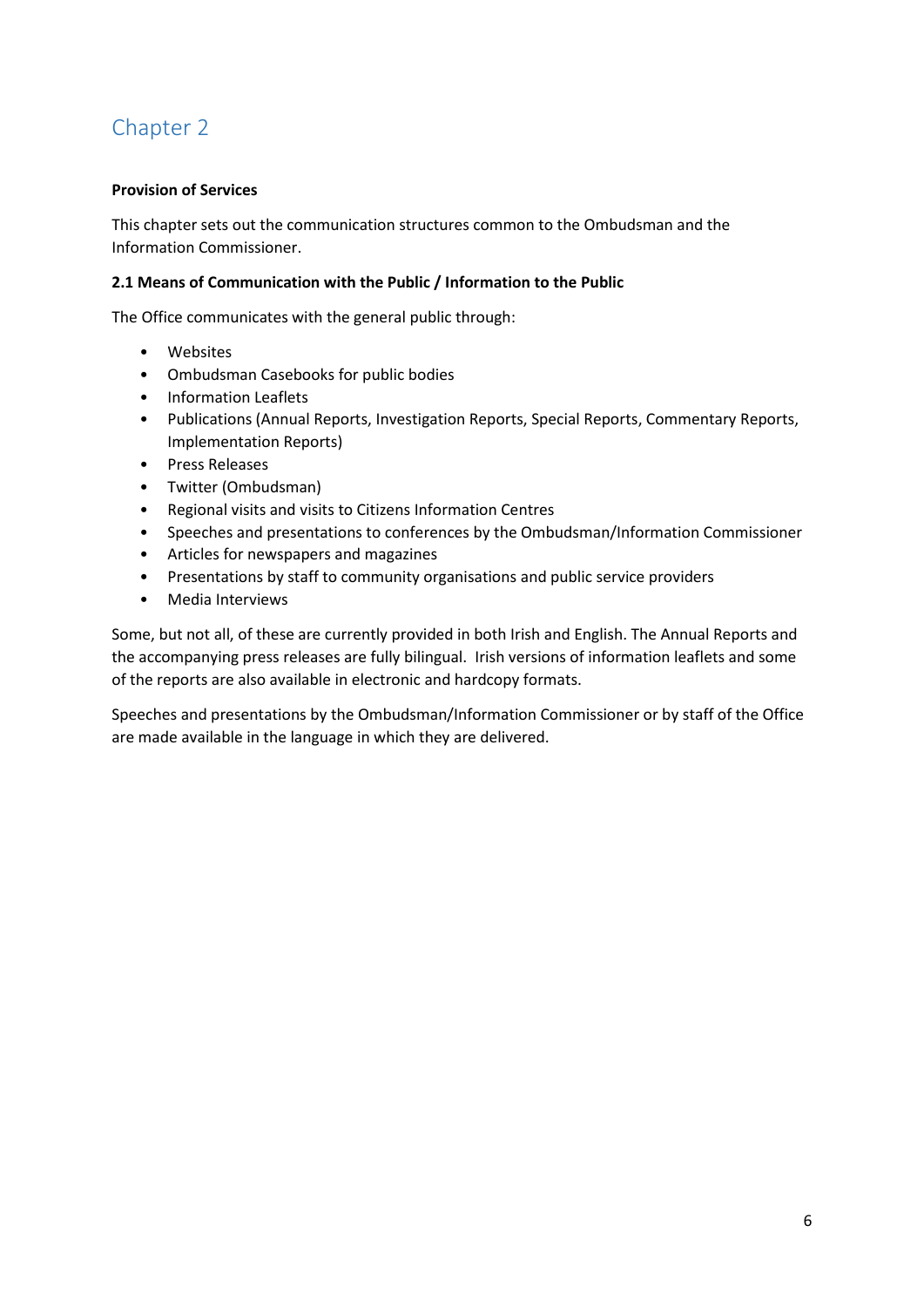#### **Summary of Services/Activities provided by sections of the Offices**

The working language of the Office is almost exclusively English, reflecting the demands of our customers. The Office has a number of staff both capable and willing to provide oral and written services in the language of the customer's choice be that Irish or English. These members of staff work throughout the organisation and are willing to assist one another where the need arises. The policy of the Office is to provide service in Irish to customers within existing resources, to the greatest extent possible. Such services extend to telephone or face to face communication and straightforward correspondence. Where the skill or resource is not available within the organisation, the Office calls on external support, specifically in relation to translation services, albeit with attendant costs and delays.

#### **3.1 Sections of the Office dealing with case work**

#### Office of the Ombudsman

The Office of the Ombudsman comprises three units – Early Resolutions, Assessment and Examinations. The units deal with complaints from the public against a range of bodies.

The Office seeks to facilitate the rapid management of complaints, early resolution of most complaints and identification of more complex cases that may require formal investigation. In 2018 the Ombudsman received over 1,700 enquiries and 3383 complaints. The majority of complaints are made via the website, by post or email with some personal callers to the Office, some making contact through regional visits or attendance at Citizens' Information Centres The experience of the Office is that demand for services through Irish is very low (i.e. total contacts less than five per annum).

#### Office of the Information Commissioner

Headed by two Senior Investigators, a team of investigation and support staff examine applications for review by people who wish to appeal against decisions of public bodies in relation to requests for access to records under the FOI Acts. Unless a review is discontinued, settled or withdrawn, the cases are finalised through formal decisions ruling on whether exemptions claimed under the Acts are justified; these decisions can be appealed to the High Court on a point of law.

In 2018, 544 applications for review were received, two of which were made through Irish.

The FOI Act requires the Commissioner to publish all decisions o[n www.oic.ie](http://www.oic.ie/) 280 were published in 2018. A small number of these decisions may be designated for publication as ''Key Decisions''. Key Decisions are decisions which clarify an aspect of the FOI Act of fundamental importance and which will serve as precedent decisions for the future. Key decisions, therefore, are likely to be of interest and benefit to the wider public rather than being of interest to FOI practitioners only and will be published in English and in Irish. Of course, decisions on cases conducted through Irish are published in Irish.

This Office has a number of staff competent to provide a service through Irish, if required, to telephone and personal callers and in relation to general correspondence.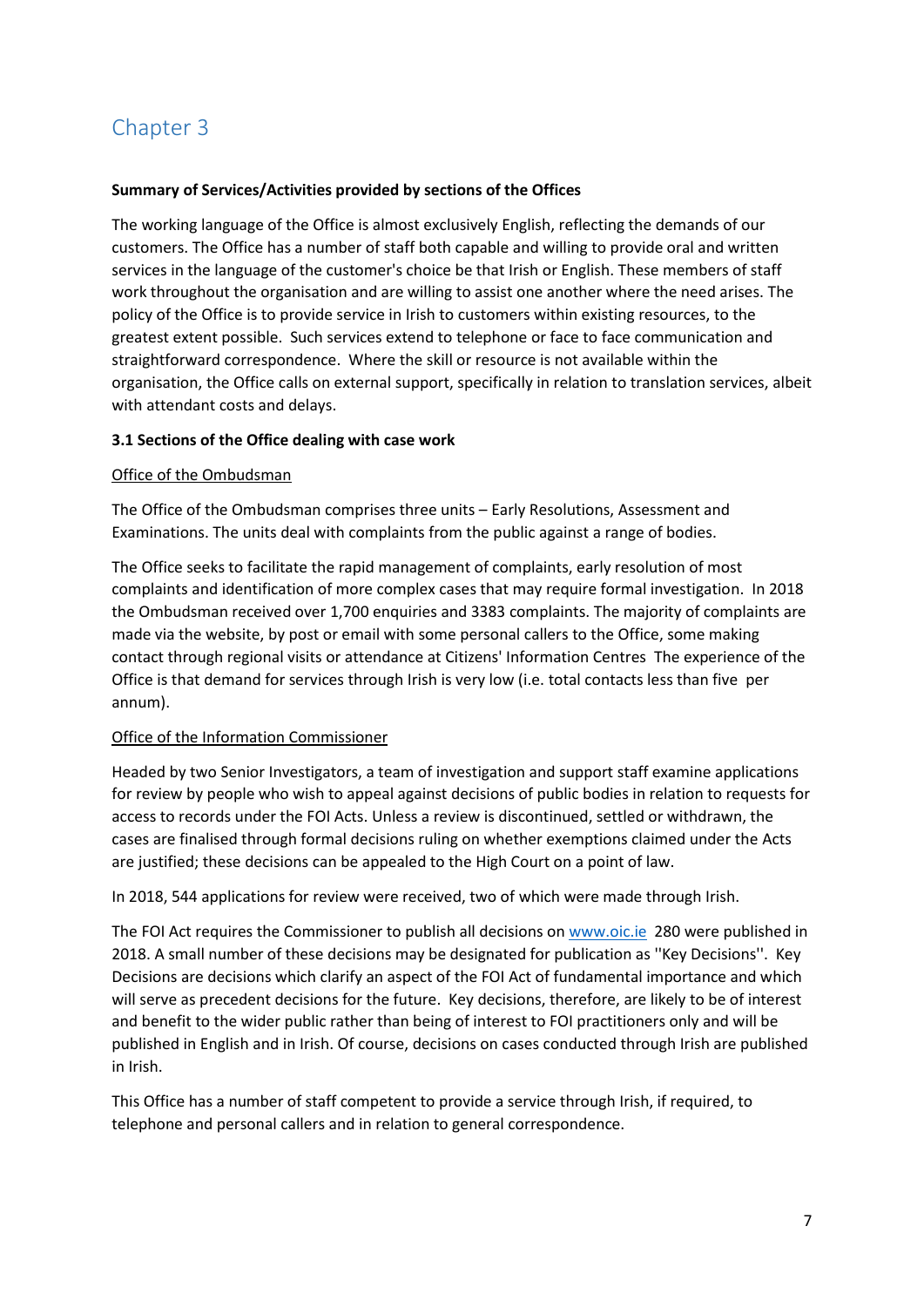#### **3.2 Corporate Services including Reception and Switchboard**

The reception area is normally the first point of contact with the public. This section handles the calls and visitors for the two Offices as well as for the Secretariat to the Standards in Public Office Commission, the Referendum Commission (when in existence), and the Commission for Public Service Appointments. The policy of the Office is that callers are directed with the minimum of delay to an appropriate member of staff who can deal with their business, whether in Irish or English. The Reception staff have a list on the Office intranet of those staff members competent in Irish and to whom such callers may be directed. Members of Reception staff willing to undertake Irish language training have received training appropriate to the reception functions and this is an ongoing commitment. The Office provides out of hours bilingual messages on the phones system of the individual offices and in this regard is in compliance with Regulations made under the Official Languages Act.

#### **3.3 Sections of the Office not dealing with the public**

Personnel, Training, Finance, Legal Adviser and IT generally do not provide services directly to the public.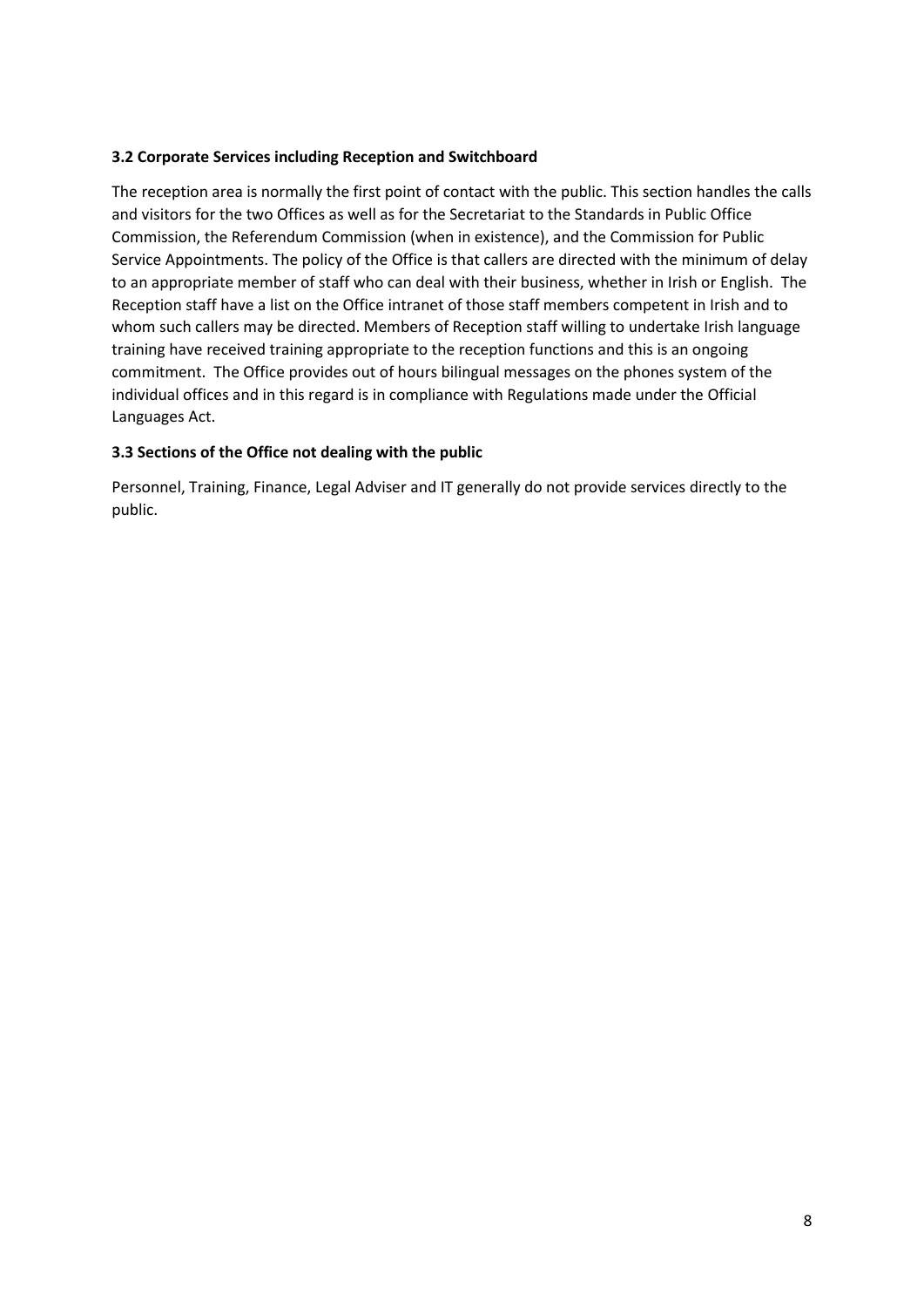### **Enhancement of Services**

### **4.1 Statutory obligations and commitments**

Section 11(1) (b) requires that each public body sets out the measures that it proposes to take to ensure that any services that are not provided through the medium of the Irish language will be so provided.

The Office is committed to a progressive improvement of the Irish language service offered to our clients and to publicise the availability of such services. This commitment will result in identifiable actions to be taken over the lifetime of this Scheme and in future schemes. These actions are proposed in the context of the following policy, legislative and pragmatic considerations -

- legislative obligations;
- commitment to providing a high quality client service
- adherence to the Ombudsman' s Standards of Best Practice for Public Servants (see [www.ombudsman.ie\)](http://www.ombudsman.ie/)
- the priorities identified in the consultative process;
- demand for Irish language services as identified by the Office
- the lessons learned from the operation of the previous schemes, and
- the availability of, and access to, resources necessary to support the actions, both within the Office, the public service and within the community at large.

The Scheme will enable delivery of specific improvements across the range of media through which the Office communicates with our clients including publications, electronic and written communication, and face to face/personal contact.

### **4.2 Communication with the public**

### **4.2.1 Publications**

Increasingly, the public use our websites for information.

- Publications, including leaflets, guides and forms are, and will continue to be published bilingually within one cover to the greatest extent possible. In certain cases the format appropriate to the publication i.e. large scale format for the visually disabled- may require that the Irish and English versions be published separately. In such cases the Irish version will be as readily available as the English version. Where separate publications are published attention will be drawn to the availability of an Irish or English version, as appropriate.
- Speeches will continue to be made available in the language or languages in which they have been given.
- In addition to the Annual Reports, reports published by the Ombudsman under section 6 (7) of the Ombudsman Act 1980 will continue to be published bilingually.
- Investigation Reports of the Information Commissioner, under section 44 of the Freedom of Information Act, will continue to be published bilingually.
- We will continue to issue all Press Releases simultaneously in both languages, other than in exceptional cases involving statements made at short notice, and where the translation of the material within the timescale required is not possible.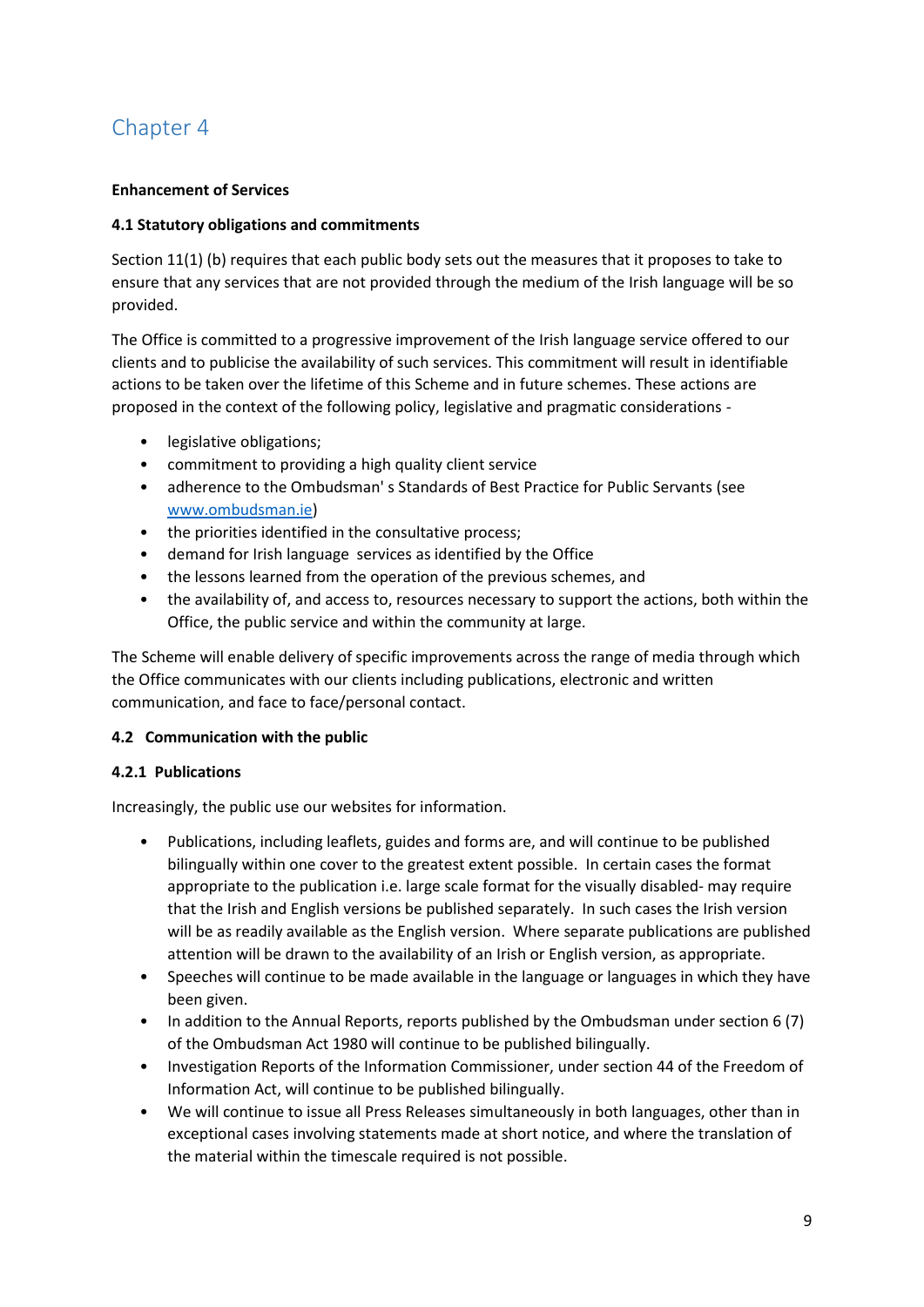### **4.2.2 Electronic communication**

The Official Languages Act 2003 (section 9(3)) requires public bodies to ensure that where they are communicating for the purposes of providing information to the general public or to a class of the general public - in writing or by electronic mail - the communication shall be in the Irish language only or in the Irish and English languages.

- New websites were launched in 2017 and 2018. Bilingual language provision was central to the planning and procurement process. Any future versions planned will continue this.
- Existing and new computer systems introduced in 2018 -2019 which require information in relation to members of the public to be inputted, for example names and addresses, are capable of handling Irish Language correspondence.
- Static text and graphics on our websites are, and will continue to be bilingual.
- Where a document is published on the website (e.g. annual report) for which there is a requirement under the Official Languages Act to have a published version in Irish, the Irish version will be published on the website at the same time as the English version.
- Online services (including the payment of online fees for Information Commissioner reviews) are and will continue to be provided in both languages.
- Reports published by the Ombudsman under section 6 (7) of the Ombudsman Act 1980 will be published bilingually.
- Key decisions of the Information Commissioner highlighted as being of importance to the public will be published simultaneously in Irish and English.
- The Office is obliged in accordance with section 8 of the Freedom of Information Act 2014, to prepare and publish a scheme concerning the publication of information available concerning its work. An Irish version of the scheme is available on both websites
- Links to the Irish versions of the Ombudsman Act 1980 and to the Freedom of Information Act 2014 are on the current websites.
- In the case of publications predating this Scheme which are available in the English form only, the Irish version of the website will contain a link (in Irish) to the English version of the document.

### **4.3 Personal Contact**

### **4.3.1 Reception/Telephone Services**

Reception dealt with over 1,700 telephone enquiries in 2018. (This does not include general and specific enquiries that would have been dealt with directly by individual sections of the Office). The Office records indicate that 2 of these callers sought to have their business conducted in Irish in that period. Despite this low level of demand, the Office will offer a proactive service in Irish as follows:

• Pre-recorded telephone messages - a bilingual message is, and will continue to be provided;

• First response/greeting service - It is the practice in this Office to provide reception services, on a rotating basis, with the assistance of more than 20 members of staff. A small number of this group were willing and competent to provide a greeting service in Irish over the course of the previous schemes. Existing and newly recruited staff with reception duties that are willing to provide a first response in English and Irish will be encouraged to do so and will be provided with appropriate training.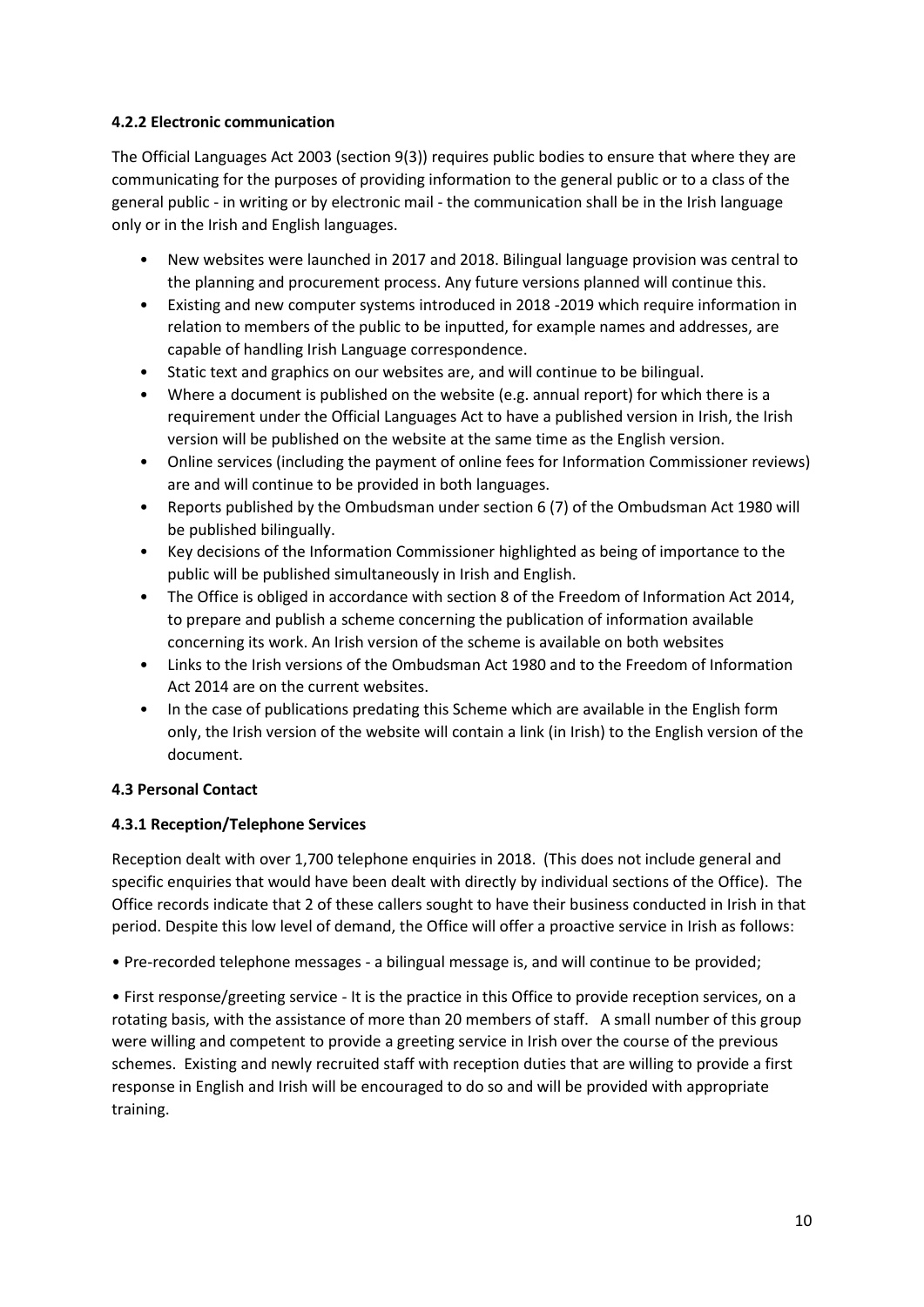• Reception staff will route callers requesting an Irish or bilingual service to staff competent to provide this, to the greatest extent possible. Reception staff will continue to have a list to hand of staff competent in Irish and their details are on the Office's intranet.

• Staff identified as competent and willing to provide a service through Irish will continue to leave a bilingual version of their voice mail answers.

### **4.3.2 Face to face**

Face to face contacts take place at present on a casual drop-in basis or on the basis of an appointment made. In the first case, the client's details may be recorded and sent on for action to the relevant staff member, if he or she is not available or free to meet the person. Alternatively, clients choose to make an appointment to meet the person or persons dealing with their case. The Office will continue to provide the following:

- A notice at Reception indicating that a service in Irish is available
- Appointments a client who requires a service in Irish, and who requests a meeting to discuss his or her case, will be facilitated in meeting the case worker. A staff member competent to conduct the case in Irish will be assigned to a complaint /application where it is received in Irish and this is appropriate. In some cases, it may be necessary for case workers handling individual cases to involve staff with expertise from other areas of the Office.
- Casual/Drop-in a client will have access to an Irish speaker if one is available in the Office at the time. Otherwise we will offer contact details and an appointment with the appropriate case worker.

### **4.3.3 Regional Visits (Ombudsman)**

Regional visits provide an opportunity for potential customers to discuss their complaints face to face with members of the Ombudsman staff. Several regional visits are arranged each year. Details of these are publicised in local media. The Office has no record of an Irish service having been requested on any of these visits in recent years. Nonetheless it is proposed

- to continue with the arrangement introduced in the previous schemes, to ensure that an Irish speaking member of staff will be present at visits in or near Gaeltacht areas.
- Where a member of staff travelling to a Regional visit has Irish, he or she will of course deal with any customers who want to use Irish.

### **4.3.4 Press/Publicity**

- All Press Releases are and will continue to be made available simultaneously in both languages, within the constraints outlined above at 4.2.1.
- A spokesperson for the organisation will be available to the media to provide an Irish service, if advance notice is provided.

### **4.4 Developing Staff Competence**

### **4.4.1 Resources**

The successful delivery of existing and enhanced services in Irish is dependent crucially on the ability and willingness of staff to provide this. Currently 9 members of staff have volunteered to provide an Irish language service to the extent that their competence allows. A list of these staff members is on the Office's intranet and will be kept up to date. Others have expressed an interest in improving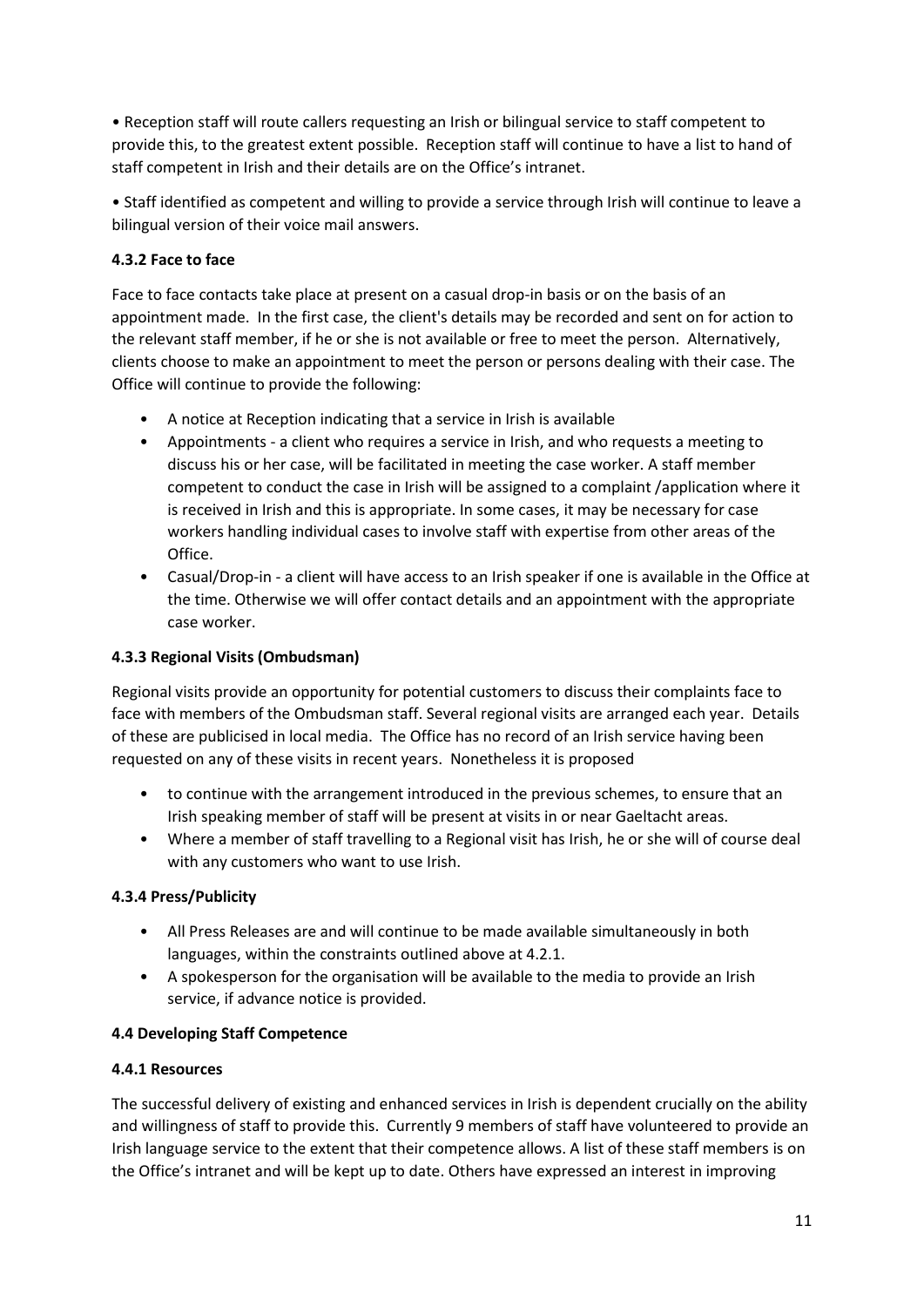their skills in the language so that they can provide a bilingual greeting and other basic services and this is being supported by our training unit. In relation to recruitment, the Office will continue to actively pursue filling vacancies from the various panels of applicants with competency in Irish. At least 2 current staff members were appointed in this way. We aim to facilitate these individuals in using their valued language skills and to reduce reliance on external resources where possible.

### **4.4.2 Commitment**

The Office will continue to ensure that staff appreciate the thrust of the Act, understand the immediate legal requirements and the commitment to deliver a progressively enhanced service and see the service as an integral part of the commitment to quality client service. The Office will encourage staff to use their existing competence in Irish; we will train and support staff so that existing competence can be improved and we will provide the appropriate administrative supports required to ensure that the identified standards/actions can be met.

- Induction courses- the requirements of the Act and the Scheme will continue to be explained with a presentation to all new staff on induction.
- Language Awareness Training Training policy within the organisation will continue to promote an informed and positive attitude towards the right of the client to a service in Irish Staff will be encouraged to and supported in using and on their existing skills in Irish. Staff competence will be developed through language training courses to be provided externally or internally as appropriate. Staff will continue to be encouraged to attend language training courses during or outside office hours.
- Volunteers will be sought across the organisation to participate in providing the service in Irish on an ongoing basis.
- Training needs will be identified in the course of the Performance Management Development System and the Training Officer will incorporate those needs into individual and generic training programmes as appropriate in the light of the priorities and resources authorised by the Management Committee.
- Irish language templates of frequently used letters/documents are available and will be updated as the need arises to encourage staff to participate in providing service in Irish.
- New case management systems being developed will easily identify customers who communicate with us in Irish so that all staff are aware of this.
- Intranet resources include a list of useful phrases e.g response to customers, terminology etc.
- Staff are directed to sources and services that support the provision of Irish language services, including relevant websites and the list of translators approved by Foras na Gaeilge. Translation services for the Offices are generally done by the successful applicant in a tender competition.
- Irish contributions to the Office's in-house magazine/newsletter are encouraged and appear regularly.
- Staff will continue to meet for the weekly coffee break to use Irish in an informal setting and to encourage each other to extend their competence. This is a popular activity and has been running for several years.

### **4.5 Assessing Demand**

In order to accurately assess the demand for services in Irish, the Office will continue to record enquiries, complaints and requests made in Irish.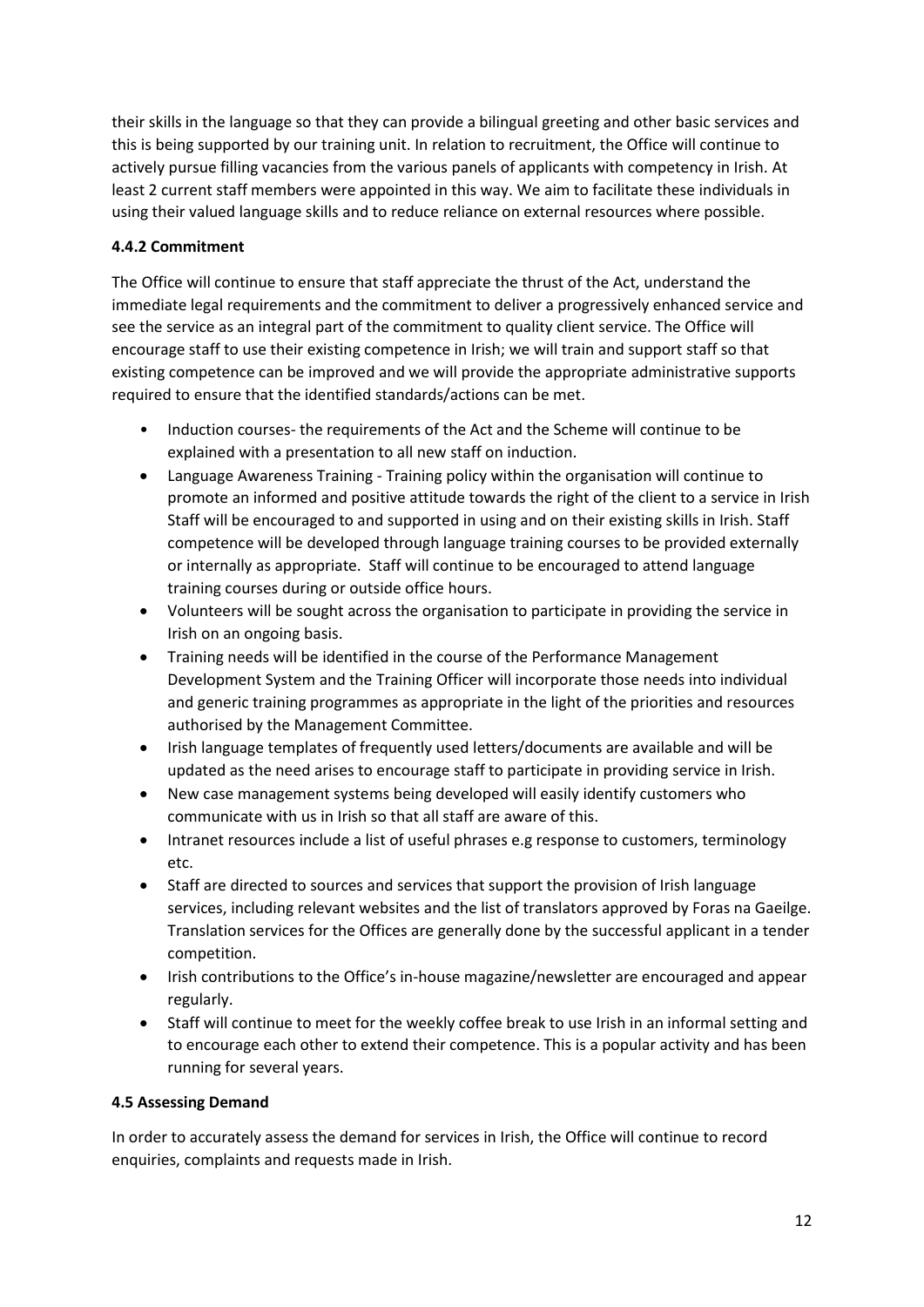### **Monitoring and Revision**

The Management Team will keep the operation of the scheme under review by way of progress reports from each Senior Investigator on a twice yearly basis.

The day to day operation of the scheme together with ongoing monitoring of the level of demand in the various areas is the responsibility of the line managers in the sections who report to the relevant Senior Investigator.